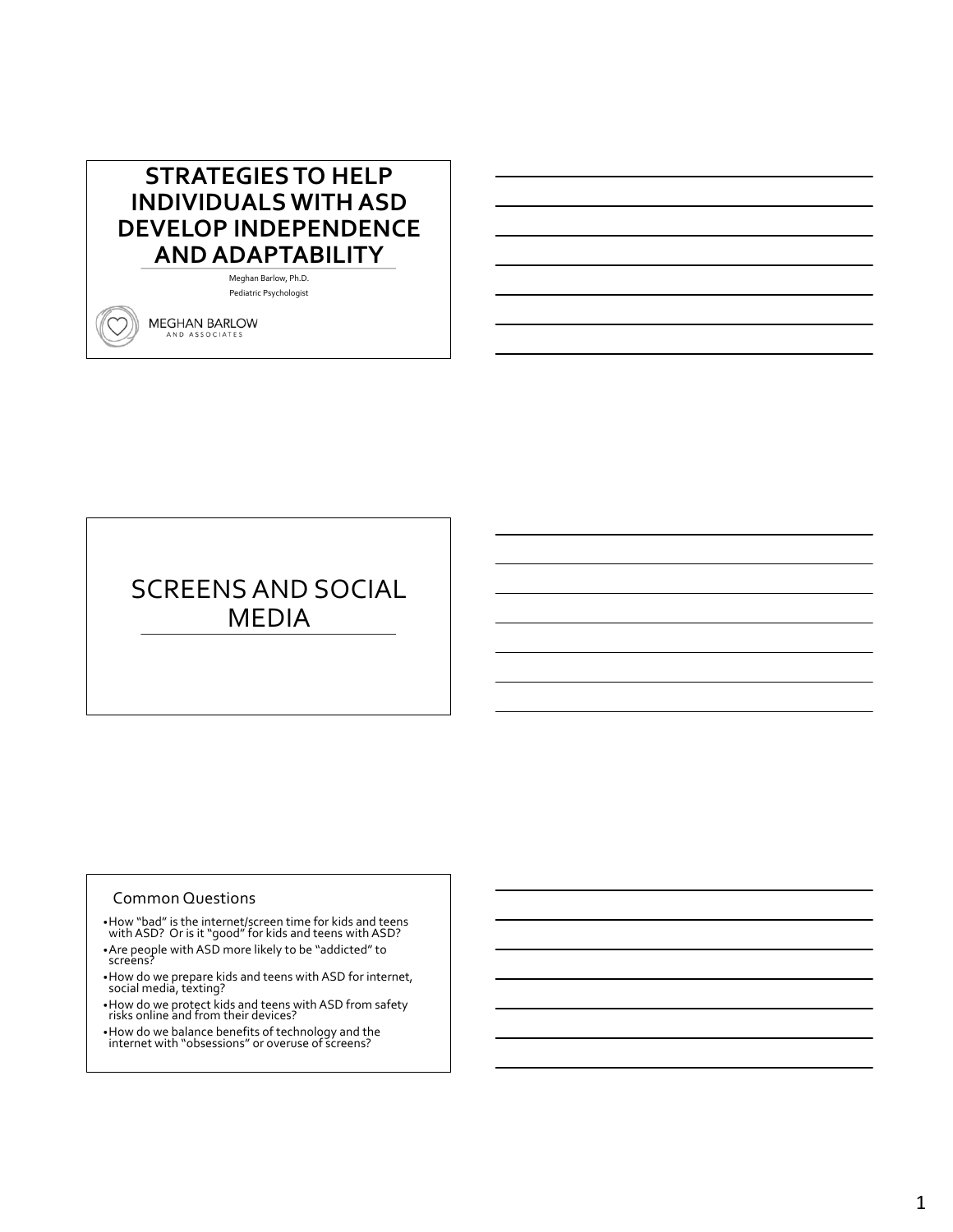# ASD AND INTERNET USE, GAMING, AND SCREEN TIME



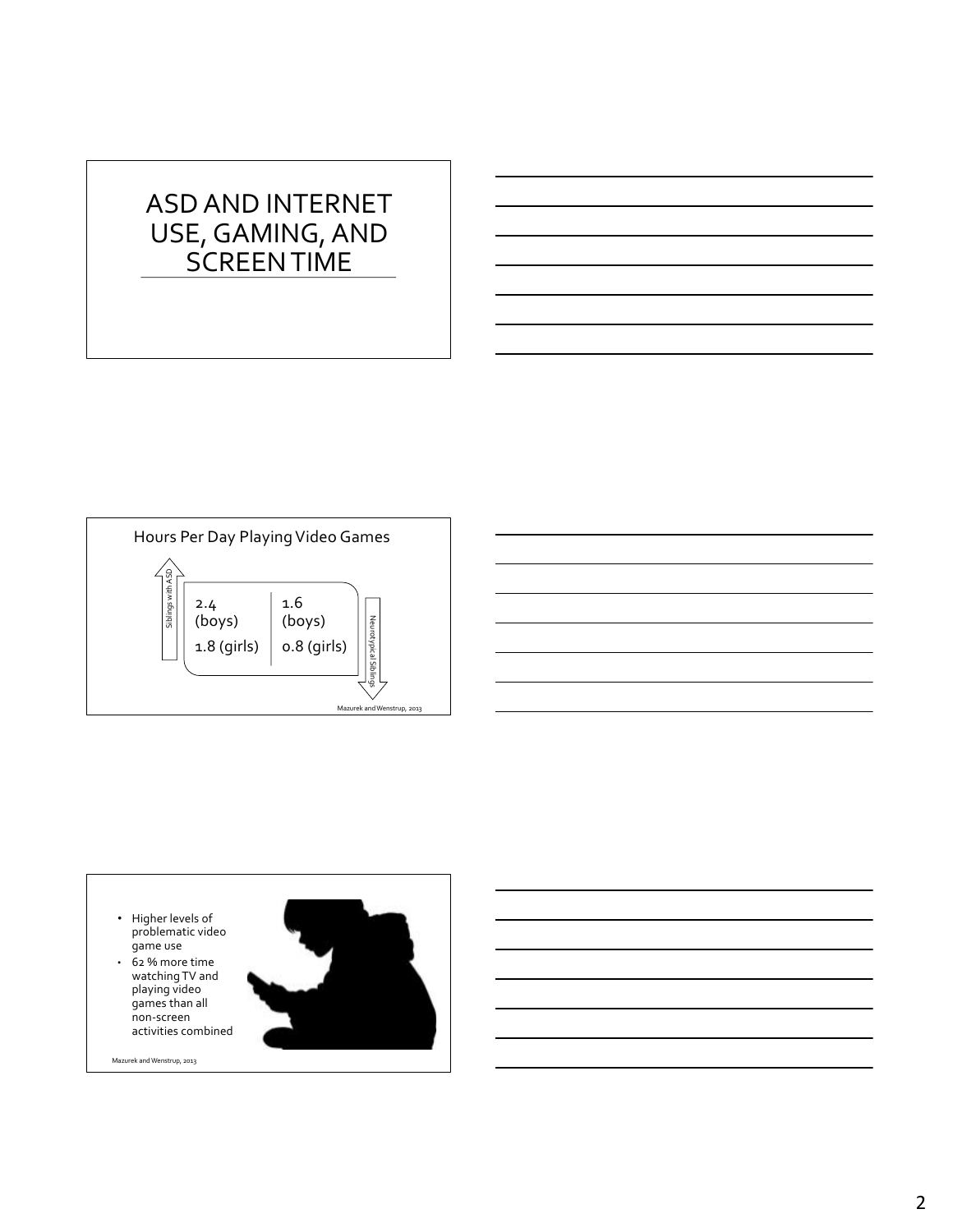

#### What's the Attraction?

- •Unusual interests able to be accessed online
- •Decreased social demands
- •1:1 reinforcement
- •Teaching/Interventions may have opened Pandora's box
- •Reinforcing for parents

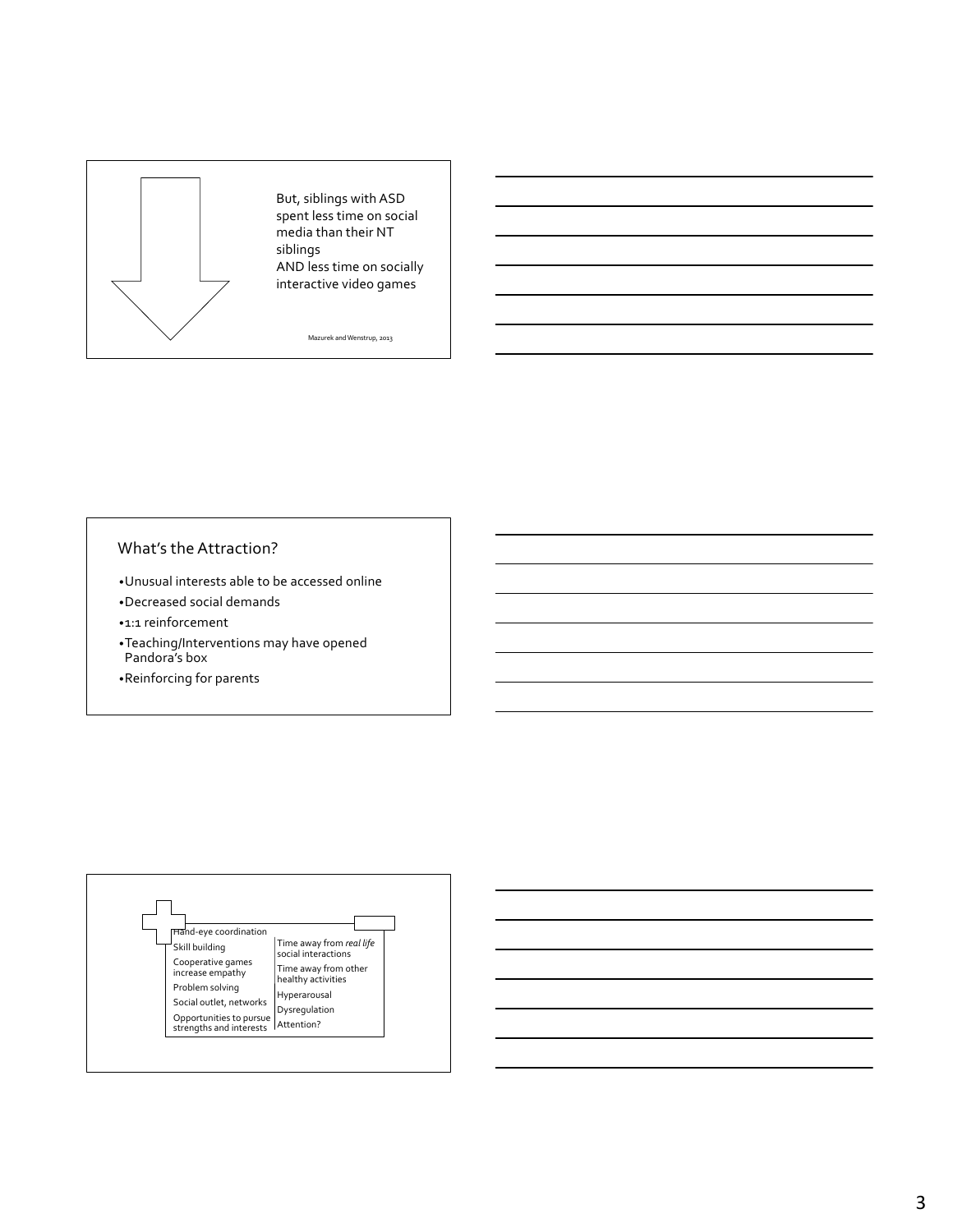# EVERYTHING IN MODERATION

…OR, NOT?

A Little Goes a Long Way

•Are people with ASD at greater risk for more problems anyway, so negative effects of screens enhanced for people with ASD?

#### Screens and Sleep

•Access to TV, computer, gaming devices in bedrooms associated with poorer sleep for kids and teens **and these associations are more pronounced for boys with ASD**

•Time spent playing video games also associated with greater sleep problems **and this is also more pronounced for boys with ASD**

•**Engelhardt et al., 2013**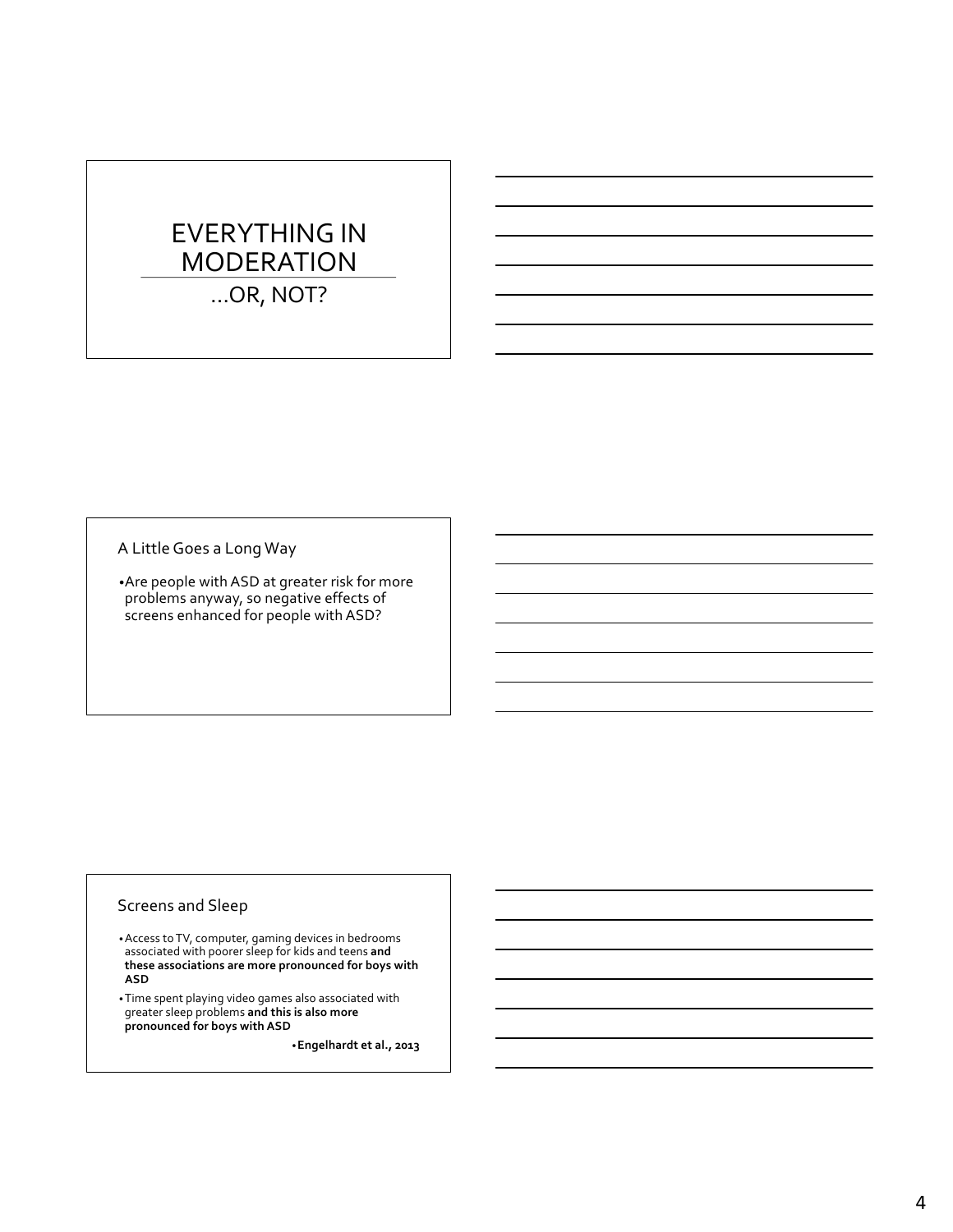## Why?

- •The Displacement Hypothesis •Difficulty disengaging from screen-based media
- •Disrupted melatonin production •Already at increased risk for low melatonin
- •Physiologic hyperarousal •Already at-risk for autonomic hyperarousal
- •Hyperarousal linked to insomnia

## ASD and Sleep Disturbance

- •Exacerbates repetitive and stereotypic behaviors
- Increases inattentive and hyperactive behaviors
- Increased problems with social functioning
- Interferes with learning and cognition
- •Adversely affects family functioning

#### Screens and Stress

- •People with ASD prone to arousal and regulation issues
- •Some evidence that more time on screens (in
- general) increase
- acute and chronic stress
- •Hyperarousal
- •Emotional dysregulation
- •Overstimulation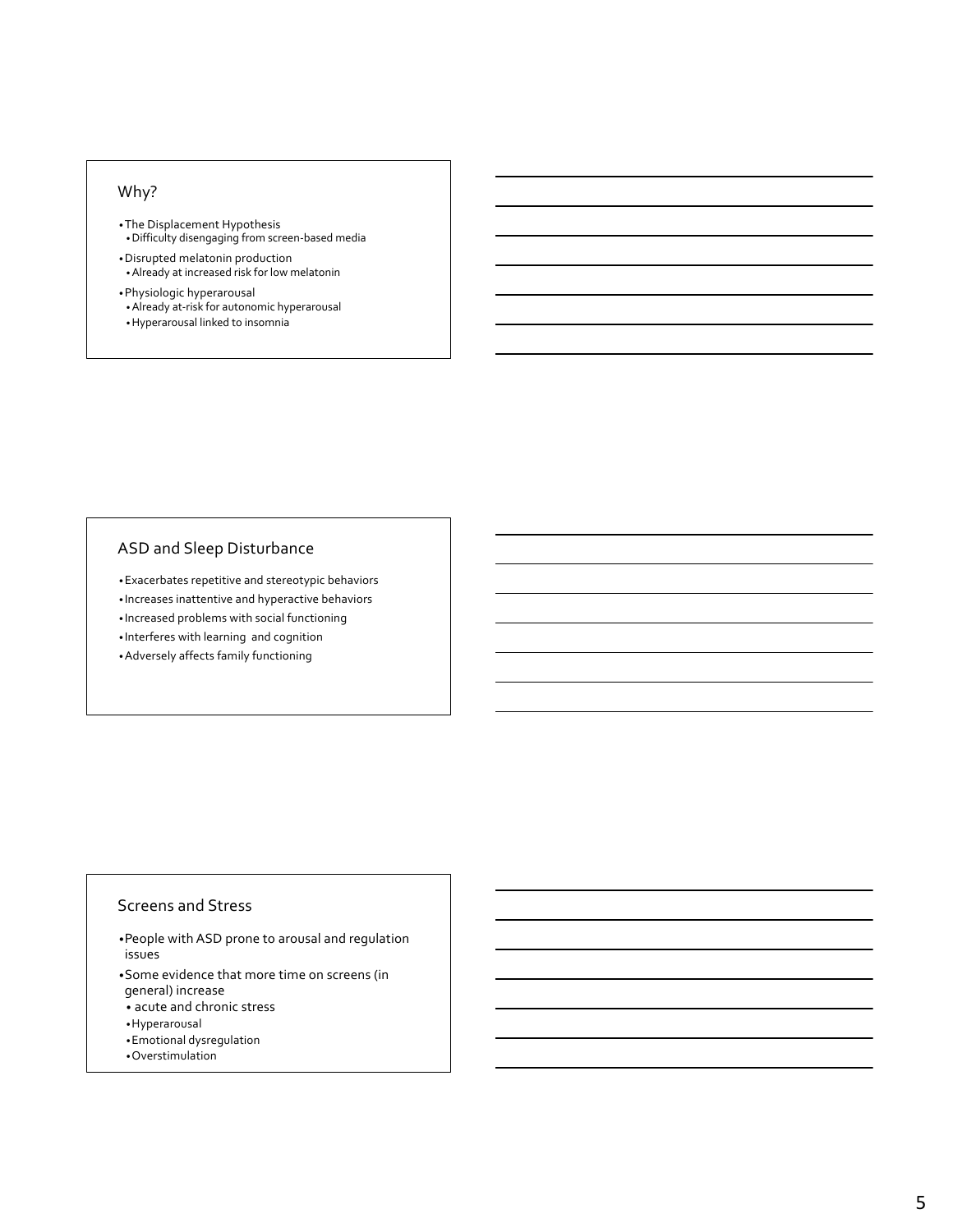# SCREENS TO DE-STRESS?

#### Screens and Social Skills

- •Some evidence screen time hinders development of social skills (for all)
- •Screens on (and even in the background) has been shown to delay language acquisition
- •The Displacement Hypothesis

#### OR…

- •Method of teaching social skills
- •Cooperation, engagement over shared interest
- •Respecting skills and strengths
- •Opportunities to meet people
- •And, if you can't beat 'em, join 'em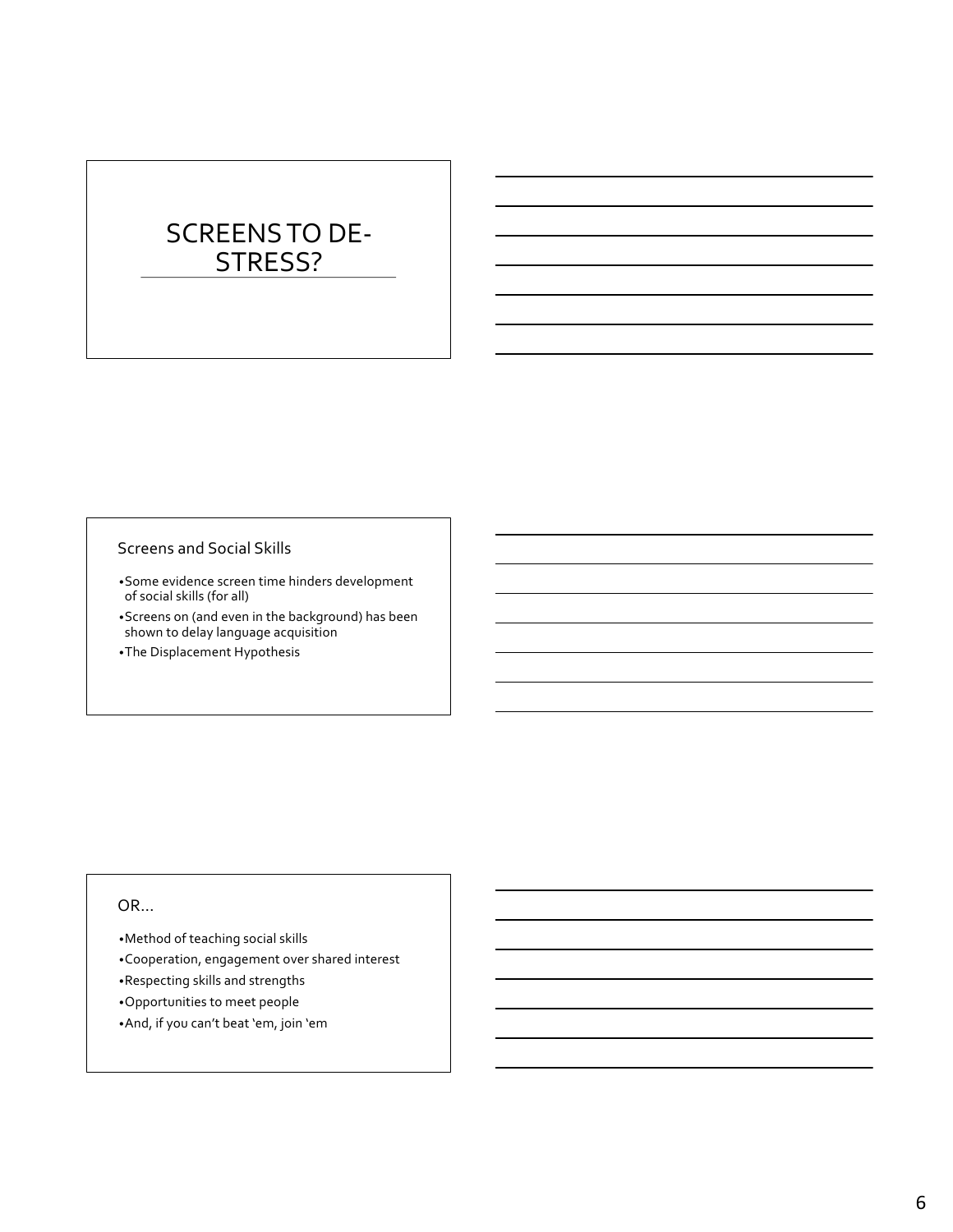#### McLeod et al., 2017 Facebook study

- •Using Facebook in conjunction with more traditional SSG
- •Training, monitoring, supervision, encouragement to interact and continue relationships on FB
- •Very small sample size
- •No change in social skills, but feasible, acceptable, and practical
- •Also highlighted areas: social communication deficits obvious online, self-contained network for ASD?
- •How to incorporate training and feedback

#### Video Games and Violence

•Are individuals with ASD more prone to violence if they play violent video games?

•Reduced ability to down regulate arousal

•Perspective taking/empathy

•Reality vs. Fantasy

#### Probably Not

•Mixed findings

• In response to media reports, Engelhardt and colleagues (2015) looked at whether violent video games led to increased aggression for adults with ASD

- •Strong evidence that violent video games do not affect individuals with ASD differently than NT
- •Slight evidence that violent video games do not affect
- aggression in adults
- •But keep questioning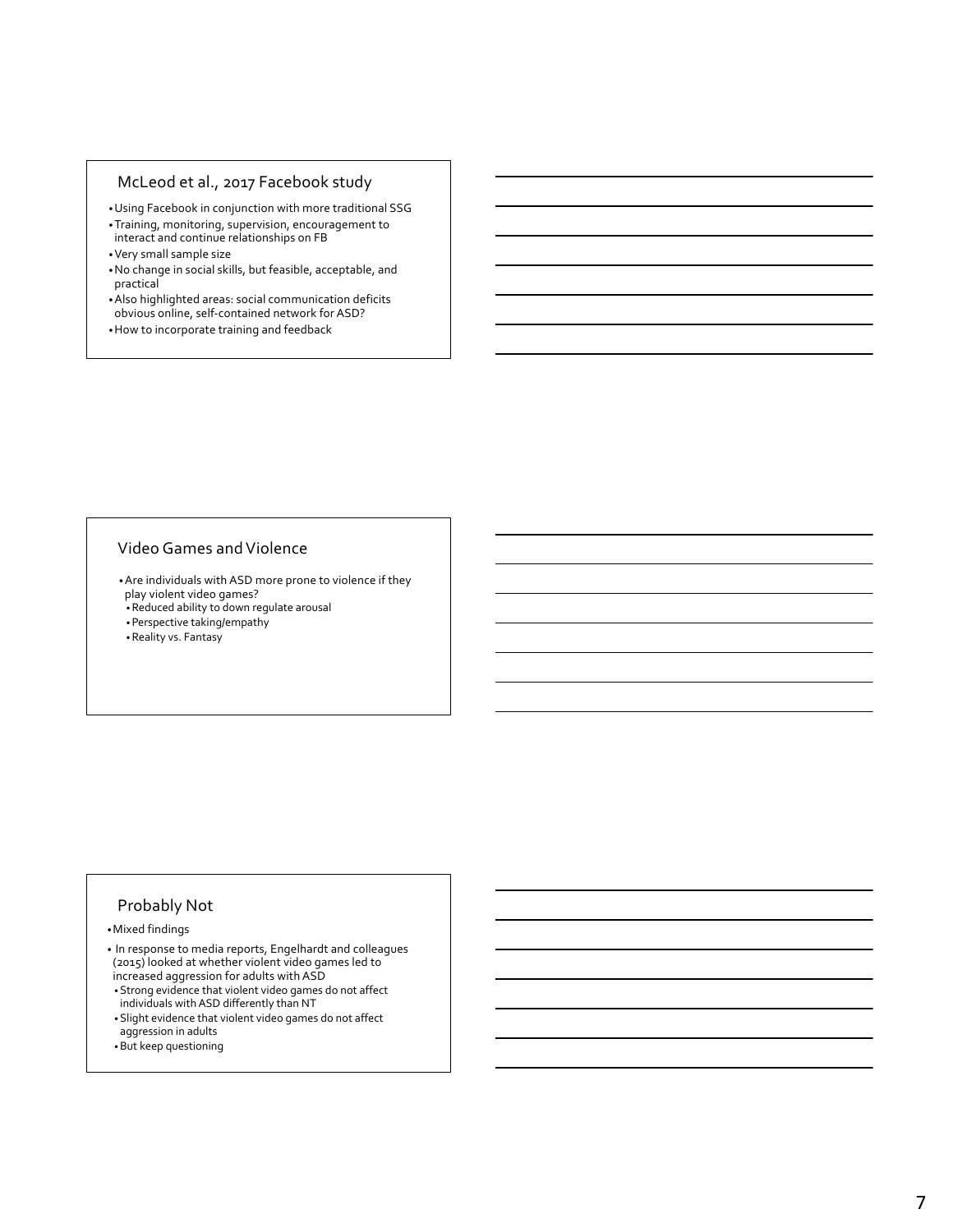#### "Obsessed" with Screens

- Youth with ASD report spending most of their free time using nonsocial media (64.2%)
- This is higher than NT peers, and other groups (SL impairments, LD, intellectual disabilities)
- Qualitative reports indicate attraction to screen-based technology
- Screen time associated with risk for OCD and social anxiety
- •Nature of certain platforms that keep feeding more…going down that rabbit hole, endless videos opportunities to pursue restricted interests through different avenues

#### Screens and Tics

•Some suggest worsening of vocal and motor tics related to dopamine release during screen exposure

#### Screens and Attention

- •Individuals with ASD already tend to have deficits in attention, EF
- •Screen time found to impact attention
- •Impacts EF skills
- •"multi-tasking" paradox
- •Everything else is boring in comparison
- •Wait time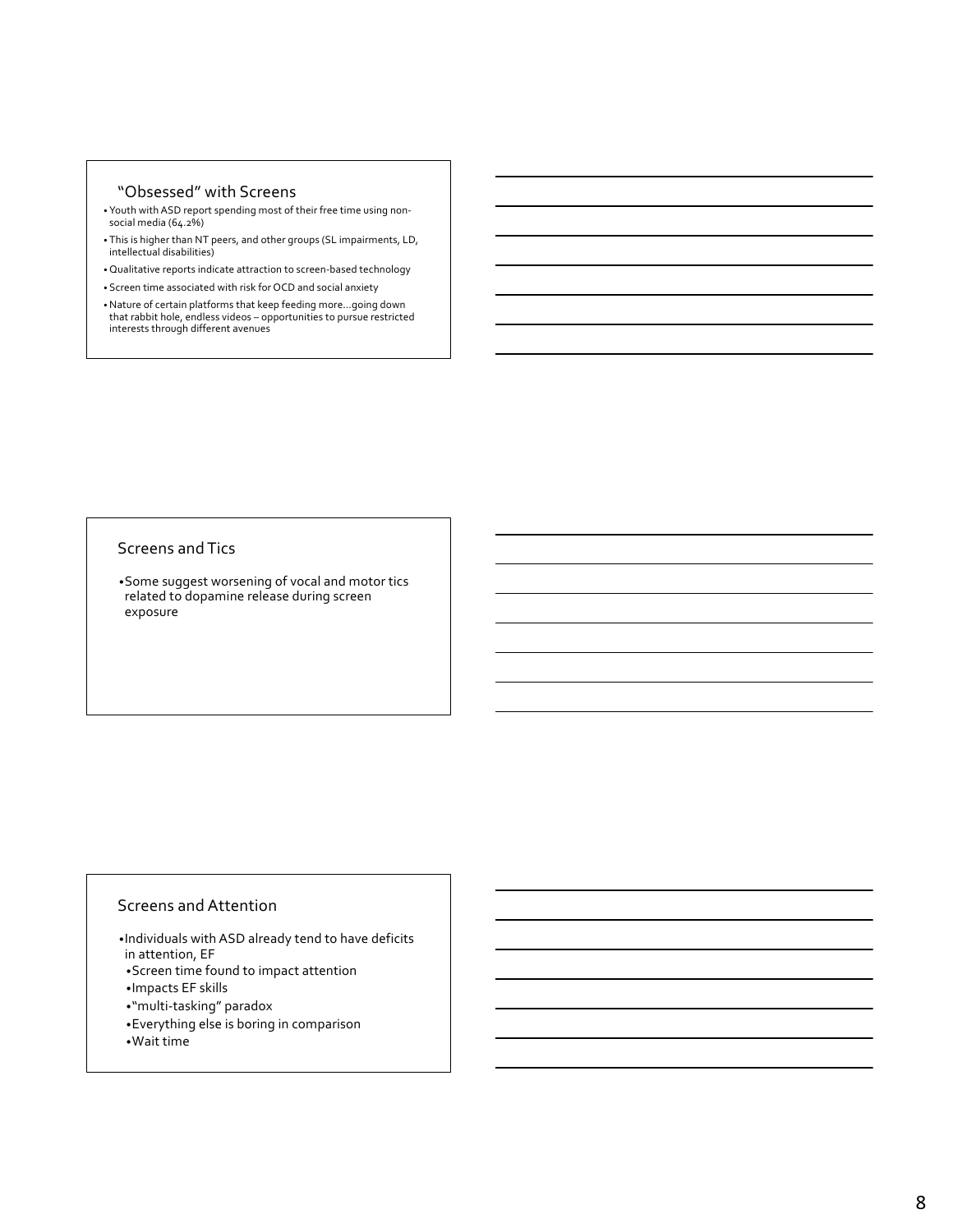#### Screens and Sex

• Information exposed to

#### •Vulnerabilities

- •Porn
	- Some findings that male teens and young adults with ASD at greater risk for<br>porn addiction<br>• Social deficits
	-
	- Isolation
	- Excessive computer time
	- Immediate gratification
	- Romantic delusions or obsessions Fantasy vs. reality

#### Parents' Perspective (Nally et al., 2000)

•Management of television and video is a major issue for some parents of children with autism and causes stress within their families.

#### Parents' Perspective (Nally et al., 2000)

•The child's need for repetitive video viewing caused problems inside and outside the home, affected holidays and visits to other families.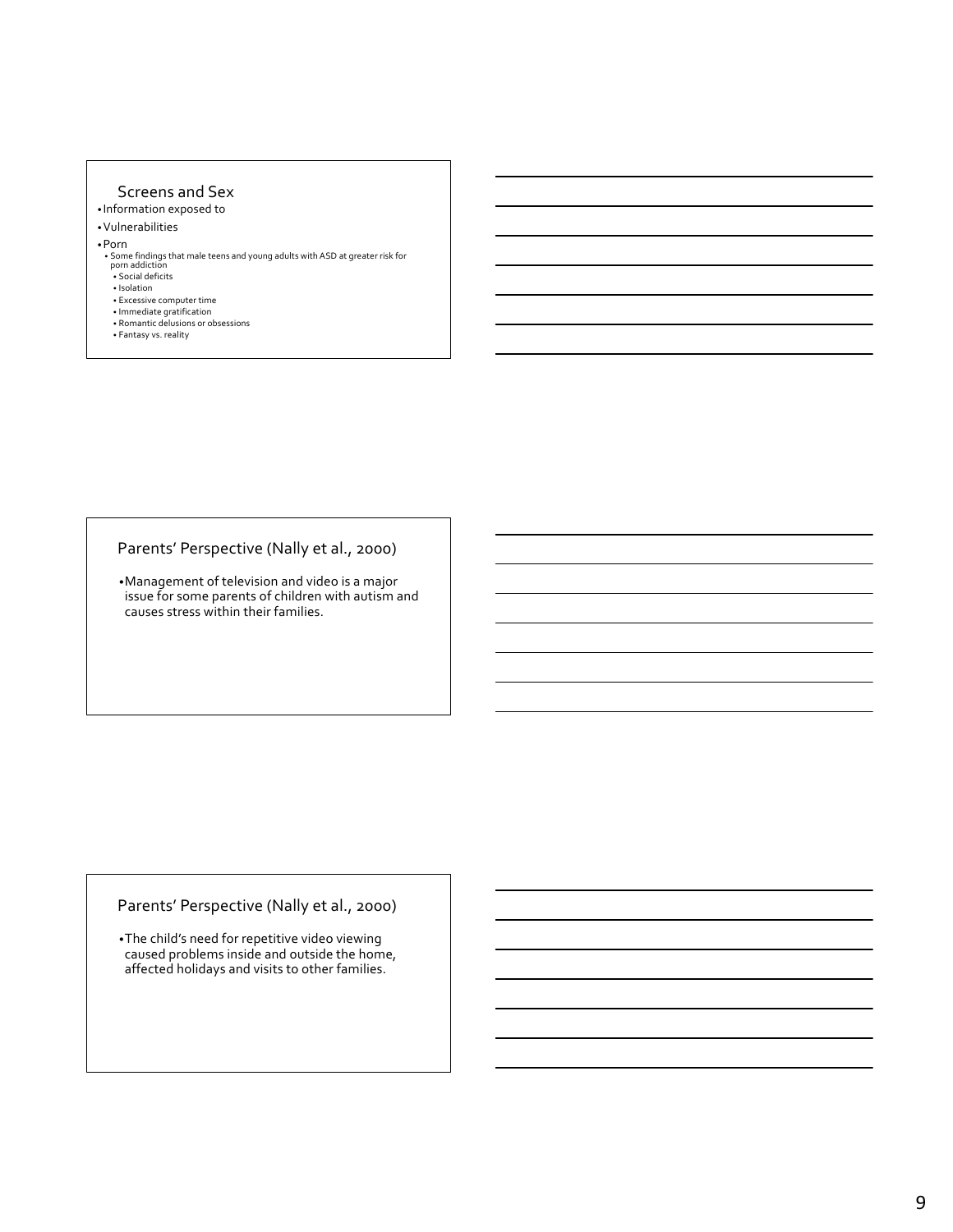#### Parents' Perspective (Nally et al., 2000)

•Parents managed television and video usage largely on a situation by-situation basis without any long-term strategy.

#### Parents' Perspective (Nally et al., 2000)

•Parents felt that ceding a large degree of control over viewing to their child was not an abdication of responsibility but simply a means of securing familial balance and harmony.

#### Parents' Perspective (Nally et al., 2000)

•Parents felt that their management of viewing was not understood by their extended family or by child welfare and child development professionals.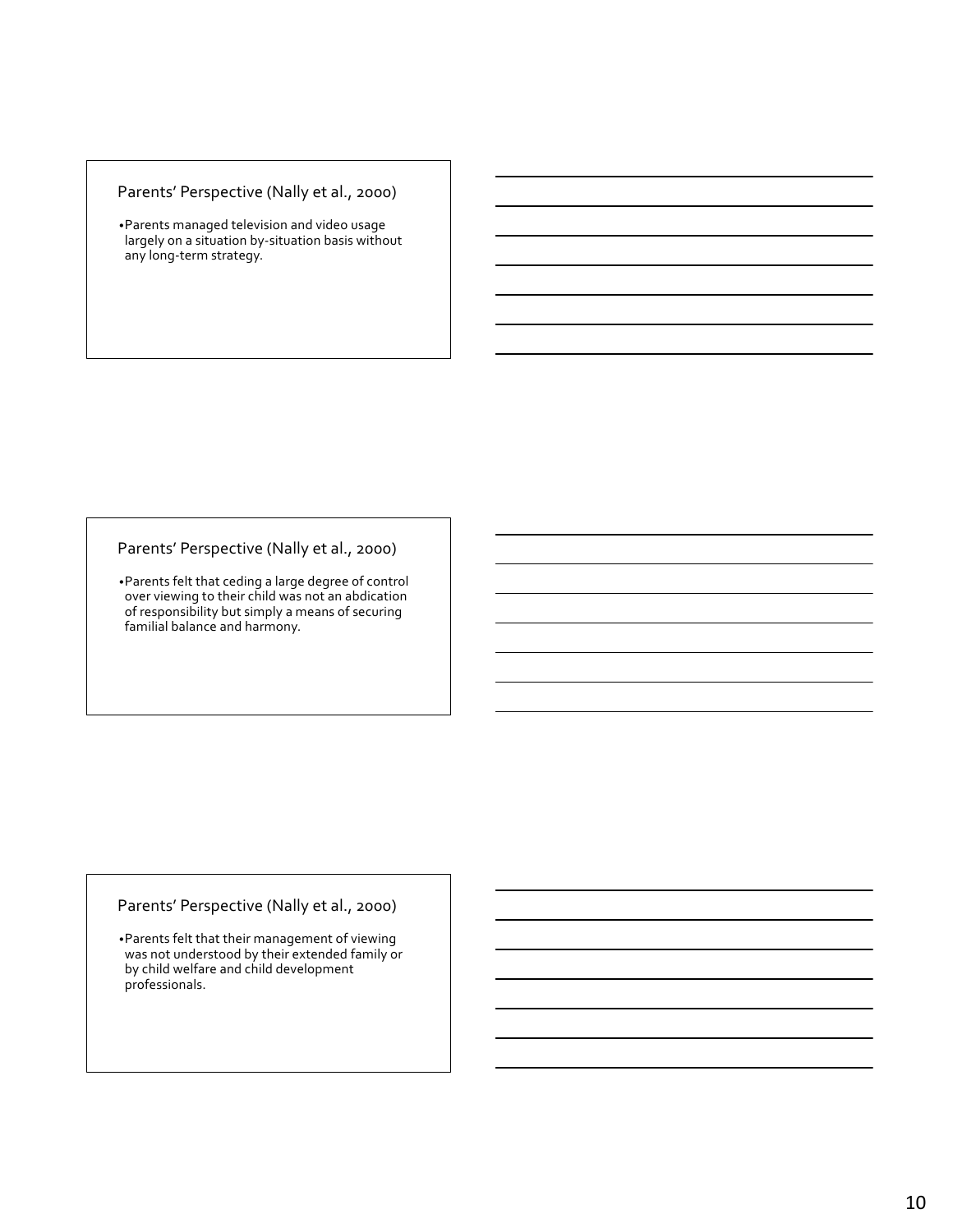#### What Do I Think This Means?

- •Parents are likely to feel guilty, judged, and unsure about "coming clean" regarding screen use
- •Parents feel like they are in a no-win situation re: screen time
- •Parents need help developing a long-term strategy (and will likely need help implementing the strategy)

## GUIDELINES

#### Set Parameters

- •Find the appropriate limits, make it very concrete
- •As much as possible, build in cooperation and interaction
- •Keep systems and devices out of bedrooms •Ideally with an adult nearby
- •Fight fire with fire utilize technology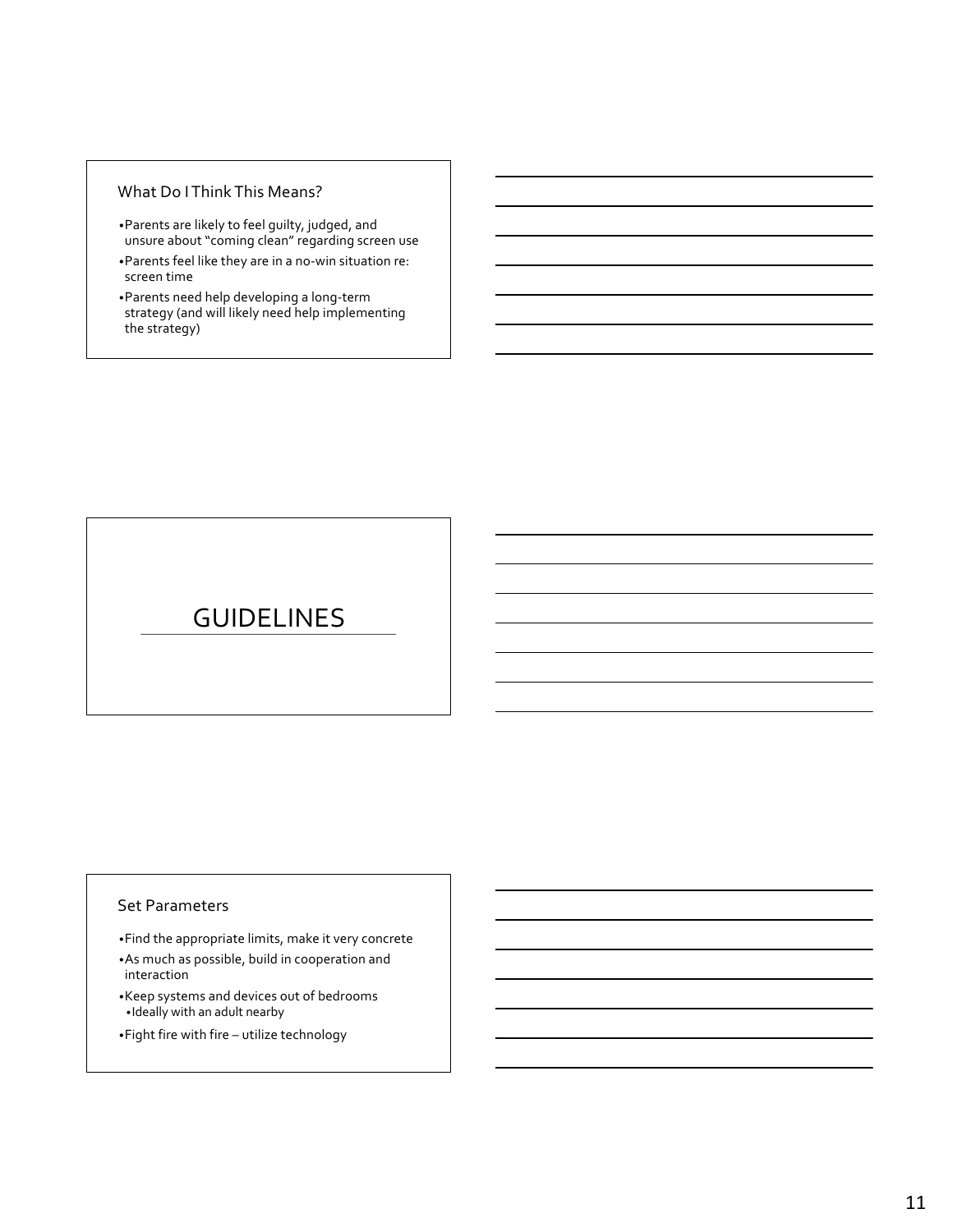#### Keep in Mind

- •Parameters have to be palatable for the family
- •Parameters can be individualized not a one size fits all
- •Probably don't have the luxury of much flexibility
- •Think about the Displacement Hypothesis and use it to your advantage
- •Likely impossible to limit all exposure

#### Electronic Fasts



- •Find a period of time to remove screen exposure and rip the band aid off
- •"Reset Your Child's Brain: A Four-Week Plan to End Meltdowns, Raise Grades, and Boost Social Skills by Reversing the Effects of Screen-Time."
- •Track behavior and keep data!
- •You're going to have to make changes, too

## **INSTRUCTION**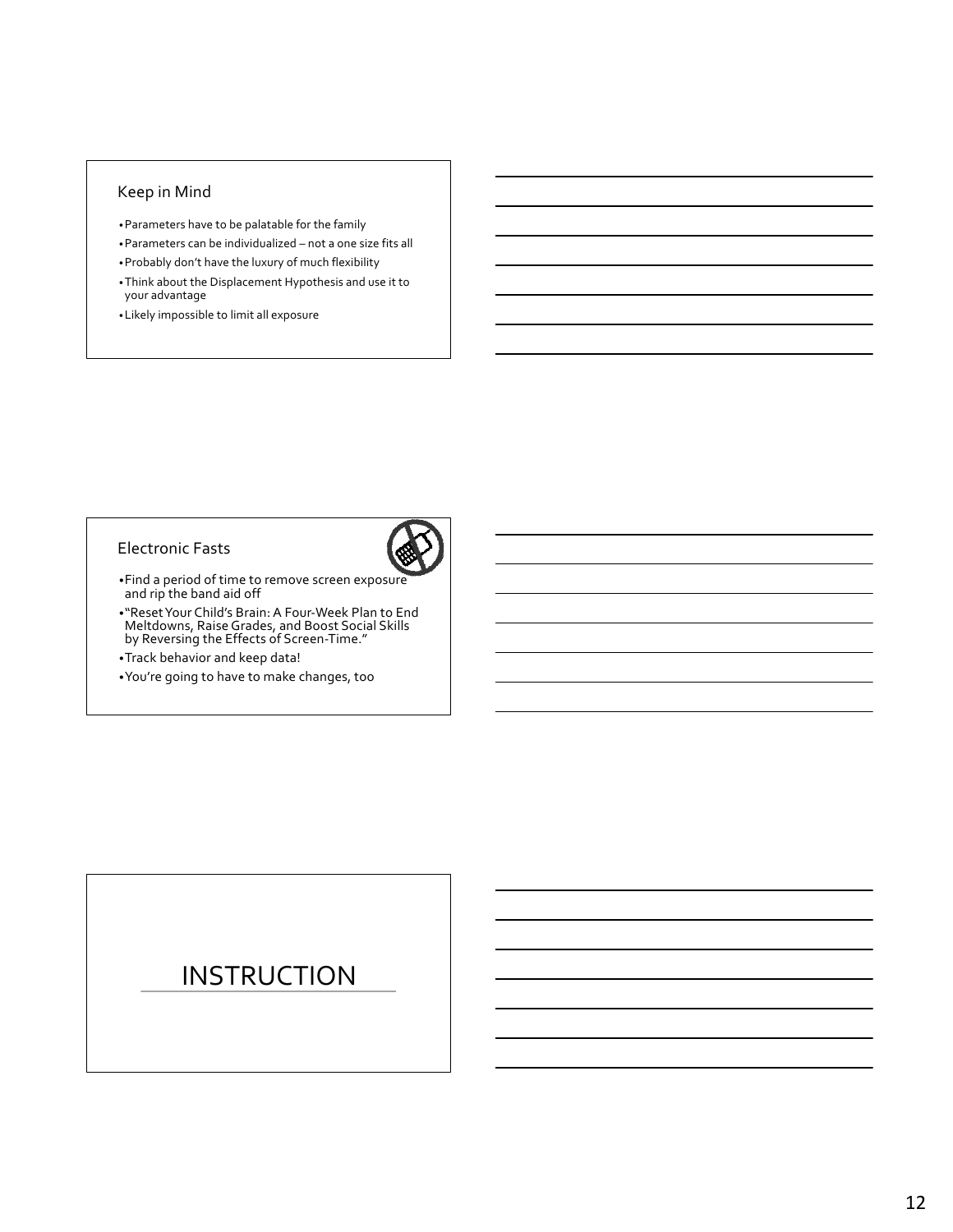#### Social Skills

•Remember we use social skills anytime we share space (physical or *virtual*) with others – the internet, interactive gaming, social media, texting all require us to use social skills

#### Perspective Taking

- •What others want to see online
- •Other people's intentions
- •How people might interpret your comments, posts, "likes"
- •Why certain articles are written, if they are "fact" or not
- •How people are reacting to your comments, posts, texts •What's "safe;" what's not

| $O$ $\Omega$                                                                                                                                                                                                                                                                                                                                              |                                                                                               |
|-----------------------------------------------------------------------------------------------------------------------------------------------------------------------------------------------------------------------------------------------------------------------------------------------------------------------------------------------------------|-----------------------------------------------------------------------------------------------|
| A https://www.bing.com/country-aution-dating-site-for-terrors/10186-03833                                                                                                                                                                                                                                                                                 |                                                                                               |
| autism dating site for teers                                                                                                                                                                                                                                                                                                                              | o                                                                                             |
| $\mathbf{A}$<br>My seven<br>Motives<br><b>Inspect</b><br><b>Mature</b><br>Shop<br>Marie                                                                                                                                                                                                                                                                   |                                                                                               |
| 2 853 801 Farada<br>Ancience +                                                                                                                                                                                                                                                                                                                            |                                                                                               |
| Easy Sugar Daddy Dating - SeekingArrangement.com<br>At Sectional concerned conclusions on a 11,000- following an Telling<br>Official Surger Davidy Earding Silve - Hidden Friendly - July Free Taday<br>SeekingArrangement has oner 12 million members! The world's largest sugar dating<br>Cass To Use - Largest Network - How It Works - Financial Help | Related searches<br>dating shot for towns<br>action and clating<br>dating a full with pulses  |
| Datings For Teenagers - Flirt - Dating Fun Guaranteed !<br>At data-pulsaketeragers.fbt.com v.<br>Meet Someona Steake - For Free, Data at US's #1 Deliver Nite!<br>An unline dating site line to join for anistrusive firting and ancompromising.                                                                                                          | dating earneene with sullers<br>dating about<br>deting shas for kids<br>deling a stimic woman |
| Dating Teen Autism<br>becausings completely to their v.<br>When we last beard from the barroone added resident author; neen about the milited of dating, he was<br>coming up with a plan for the parents of the girl bals.<br>Poets Latters Skilnen Longager Emotion Bulletin                                                                             | la my tour audatic                                                                            |
| Autistic Dating and Friendships - Home<br>https://watleticulating.net.w<br>Autiede Dating is a completely has online deling and Hershilds alte for people with authors or<br>superport. Register with us to find your perfect match, we have a<br>Legis Oldz Arkins Rassieros Emild9 Notiansup28                                                          |                                                                                               |
| Are There Online Dating Sites For People with Autism<br>www.collombronto.com Love, Relationships and Deling .<br>Apr 31, 2014 : what are the names of these wises? Online Dating wises passed towards throw with<br>Aspenger Eyedroma, Auditect, etc.7 The only Oxfore Batting when I've.                                                                 |                                                                                               |
| Autism Dating Service   Meet Singles With Autism<br>https://www.autlendetingeervice.com =<br>Get is touch with authoric singles and meet people with the same interests, words, and meets in your<br>areal Join us and start-meeting up teday! Autlam Darling Service                                                                                     |                                                                                               |
| This Awesome Teen Girl And Her Morn Started A Dating Site<br>www.info.com/sors/112411/cdeding-site-authors =<br>This Assocrats Taxas Got And Har Mary Storted A Badley, Site For Pargin With Authors<br>Spectrum Singles cars in the first dating site specificals takened to propin with authors.                                                        |                                                                                               |
| My Aspergers Child: Aspergers Teens and Dating<br>www.receiperpenchild.com/2010/10/assimpara-teams and data-g first 1<br>Dating Tips for Aspergers Teams and Young Adults- Needless in sec. the first step in sterling to date in<br>in discover a risks. This is made probably easier than you may envision.                                             |                                                                                               |
| What It's Like to Date When You're Autistic   Teen Voque<br>https://www.tennecque.com/stoy/duting-vibro-autietic v<br>Find out what its like to date when you're audieble, including the ways if a different and similar to what if's<br>the define when you're not authoric  Twen Visions                                                                |                                                                                               |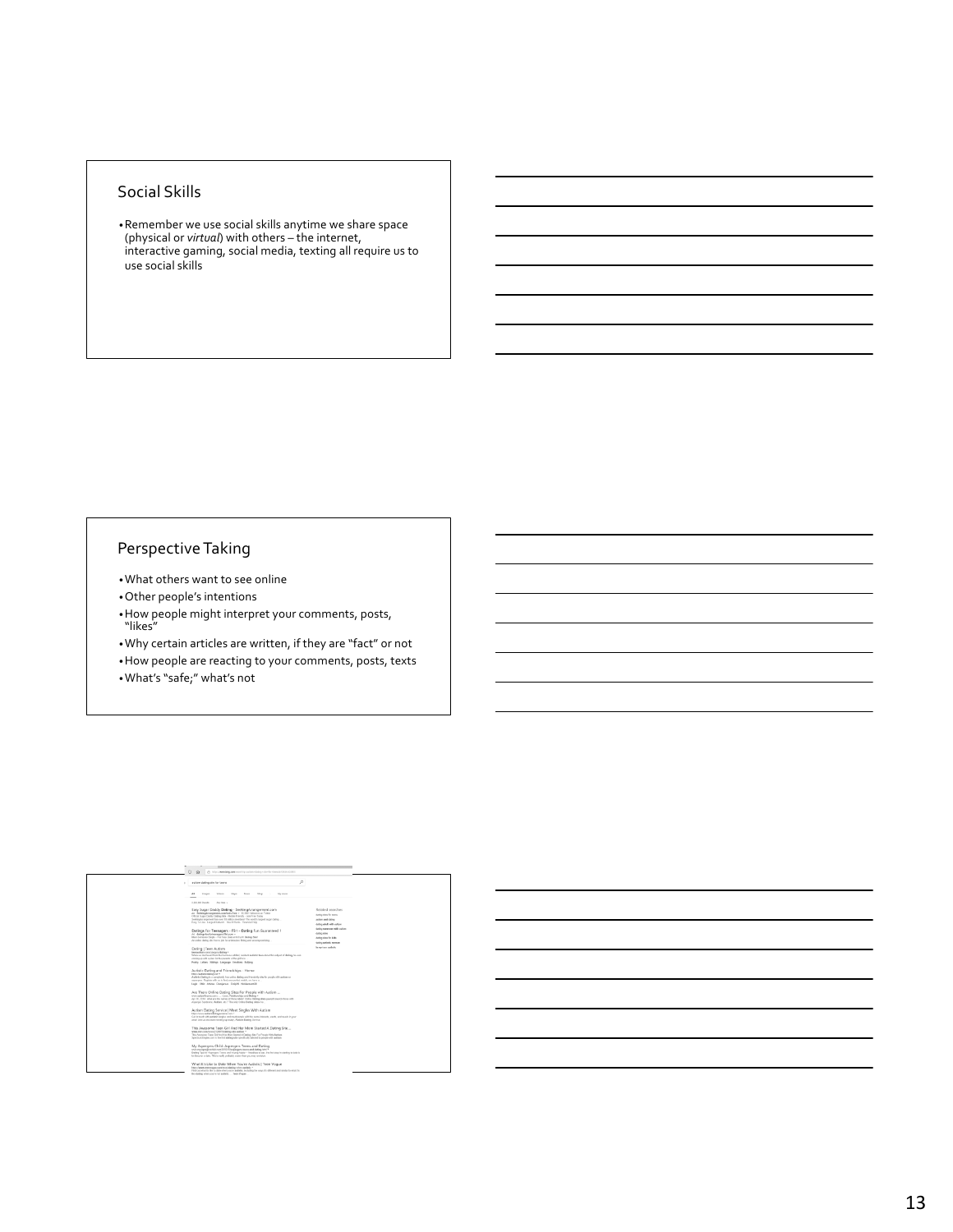And, by the way, you have to be able to do this often without being able to see facial expressions, hear tone of voice, hear actual words…

#### Adjusting Behavior

- •Once you make a guess about others' intentions/reactions, adjust your behavior
- •Continue monitoring others
- •Make social repairs
- •Recognize when something doesn't seem right and be able to tell someone, block someone, stop interactions
- •Set limits for self; regulate self

# WIRBD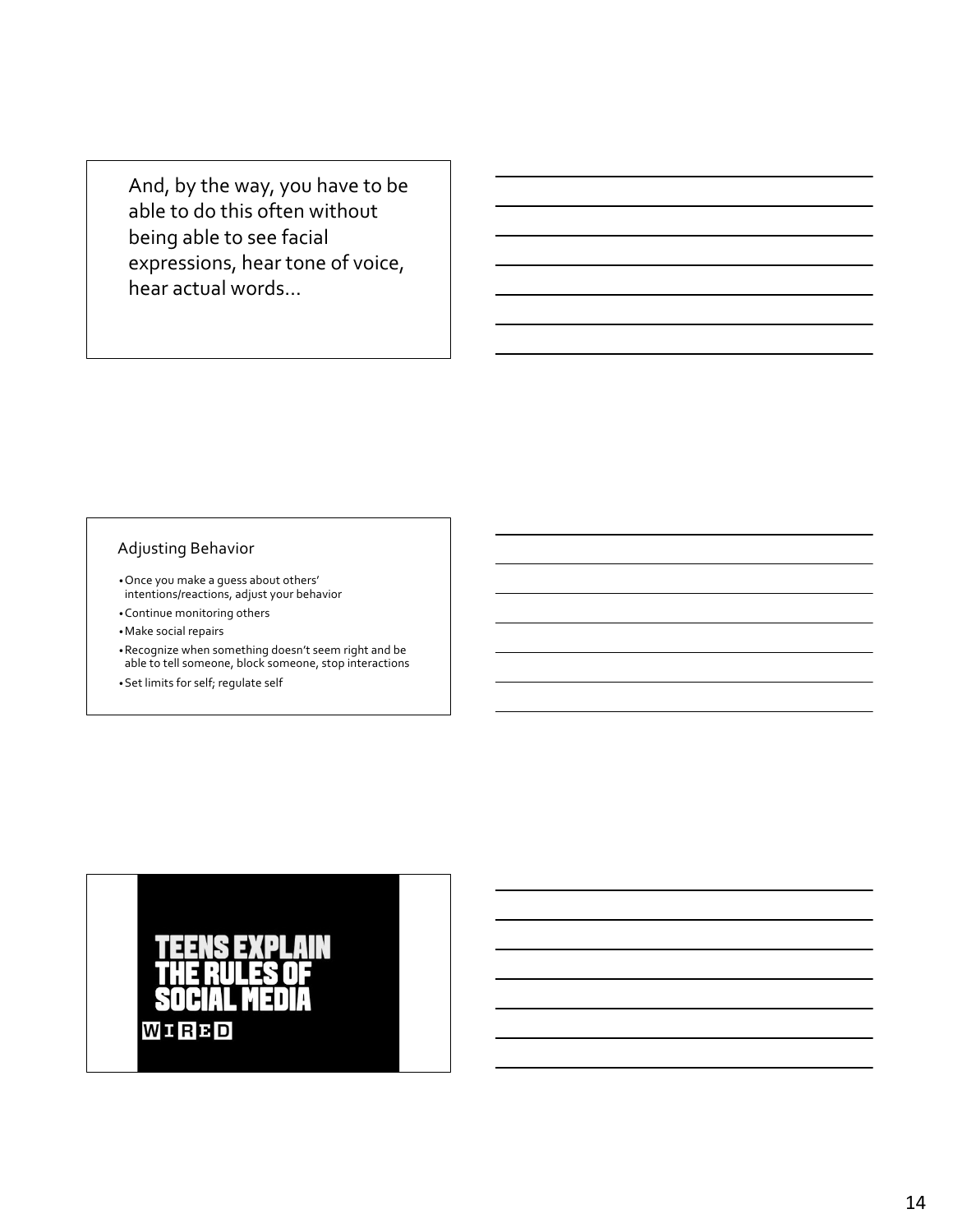#### Explain the Risks

- •You're the kind of kid who might get pretty stuck on…
- It can be hard to stop thinking about the game world and start thinking about the real world when you need to
- •There can be fake, confusing, inaccurate, scary, and even illegal stuff online – and sometimes you find it by accident or sometimes it can find you
- •There are strangers online and they might break rules or try to trick you; they might want something from you that they should not have

#### Explain the Risks

- •People might do or type mean things to you they might even be sneaky about it!
- •You might do or type things that are mean to other people – and you might not even know you're doing it!
- •There are no secrets online or in texts…and you can't ever erase it

A reminder: Do not forget to have this conversation, at different levels, time and time again…In an age when 18 month olds are given their parents' phones to occupy themselves with a game, we see they know how to use these devices and we don't necessarily realize how much they begin exploring without us. Kids end up with lots of online freedom and it can be because of a slippery slope into the online world.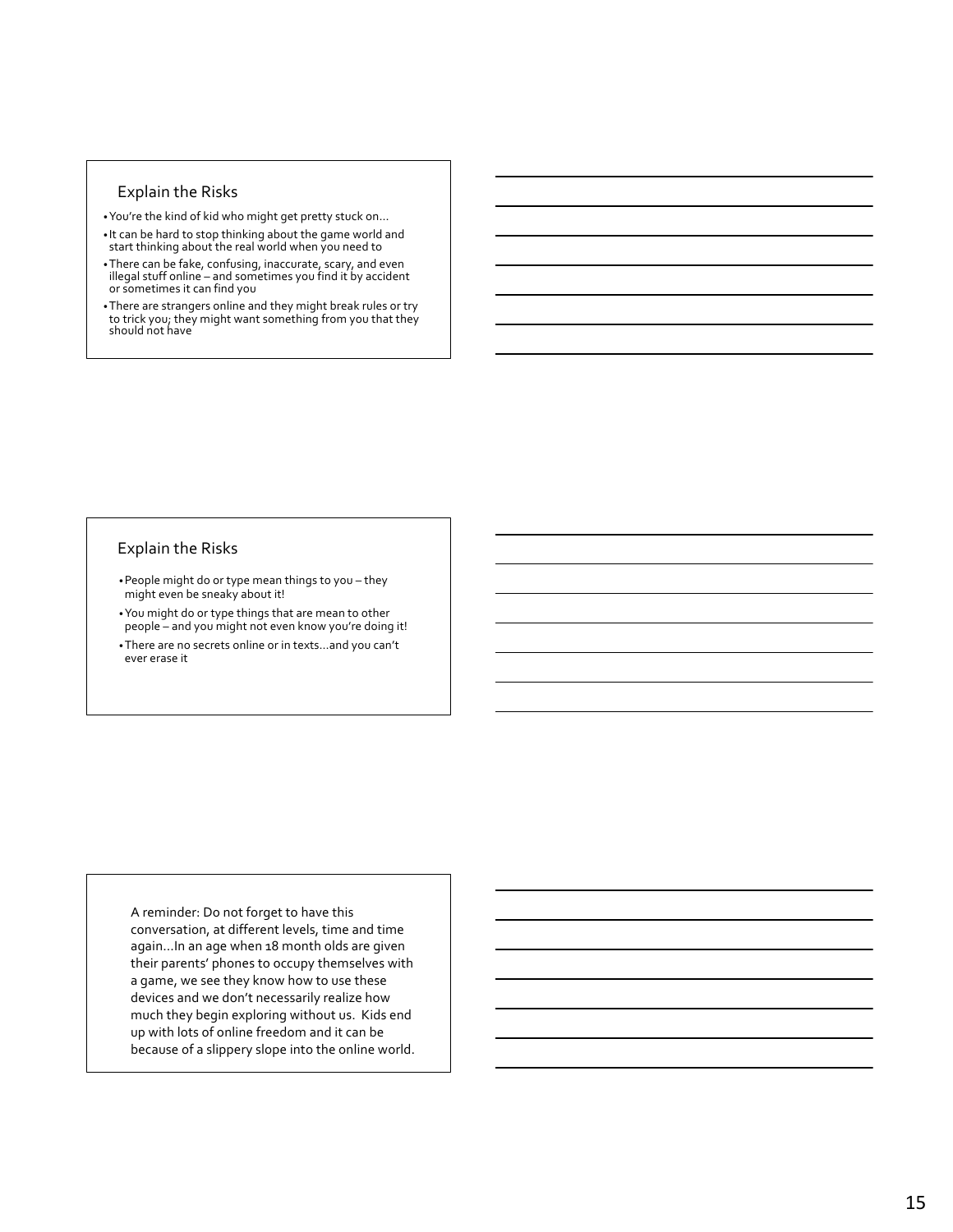#### How You Can Protect Yourself

- •Remember your privacy
- •Know what private information you should never share
- •Set privacy limits on apps
- •Think of private screen names
- •Avoid posting photos of yourself, your room
- •Tell an adult if you find something scary, confusing, or inappropriate online – we can help you understand it
- •Learn what is against the law

#### How You Can Protect Yourself

- •Follow your "never" list
- •Check with an adult if you're unsure, confused, or uncomfortable
- •You may want to block "friends" who…and you can check with a adult before or after

#### When You're Online or Texting

#### **NEVER**

- Give up your privacy Name, address, school, birthdate
- Pictures of yourself
- passwords
- Agree or arrange to meet an online-only friend in real life
- Give someone credit card/debit card information
- **MAYBE – Check with \_\_\_\_\_\_\_\_\_\_\_\_**
- Open attachments
- Download games, software, apps
- Private message with an online friend • Post pictures, videos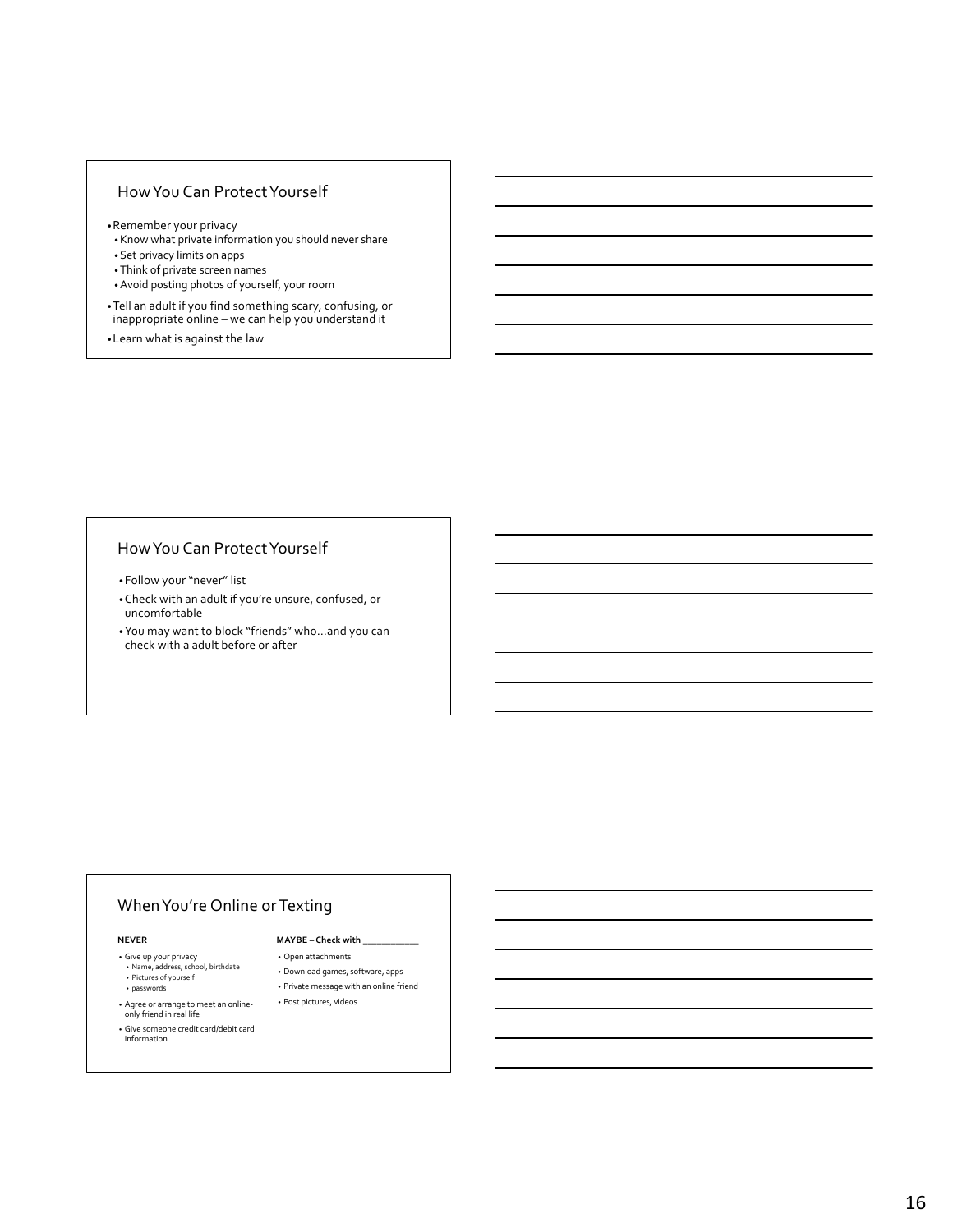#### When You're Online or Texting

#### **ALWAYS**

- Tell \_\_\_\_\_\_\_\_\_\_\_\_\_\_\_\_\_\_\_\_\_\_\_ if something you see, read, or do makes you feel uncomfortable, confused, or scared
- Tell \_\_\_\_\_\_\_\_\_\_\_\_\_\_\_\_\_\_\_\_\_\_\_ if someone asks for your personal information, to meet, or for money
- Remember "this might not be true" and check with \_\_\_\_\_\_\_\_\_\_\_\_\_\_\_\_\_

#### **ALWAYS**

- Take breaks from screens to keep yourself healthy
- Stick to the limits in our plan • Follow the law

- How We Will Help Protect You
- •We will make a plan for when, where, and how long you can go online or be on your device
- •We will put controls on your computer or device to try to limit inappropriate content, pop-ups
- •We will have your passwords and will check in on what you're doing online

#### How We Will Help Protect You

•We will pay attention to the games you're playing, who you're playing with, and how you're playing

- •We will check out games, apps before and let you know if they are appropriate and safe for your use
- •We will help you figure out if/when someone is being mean to you online and what to do about it
- •We will help you figure out if you are being mean online and what to do about it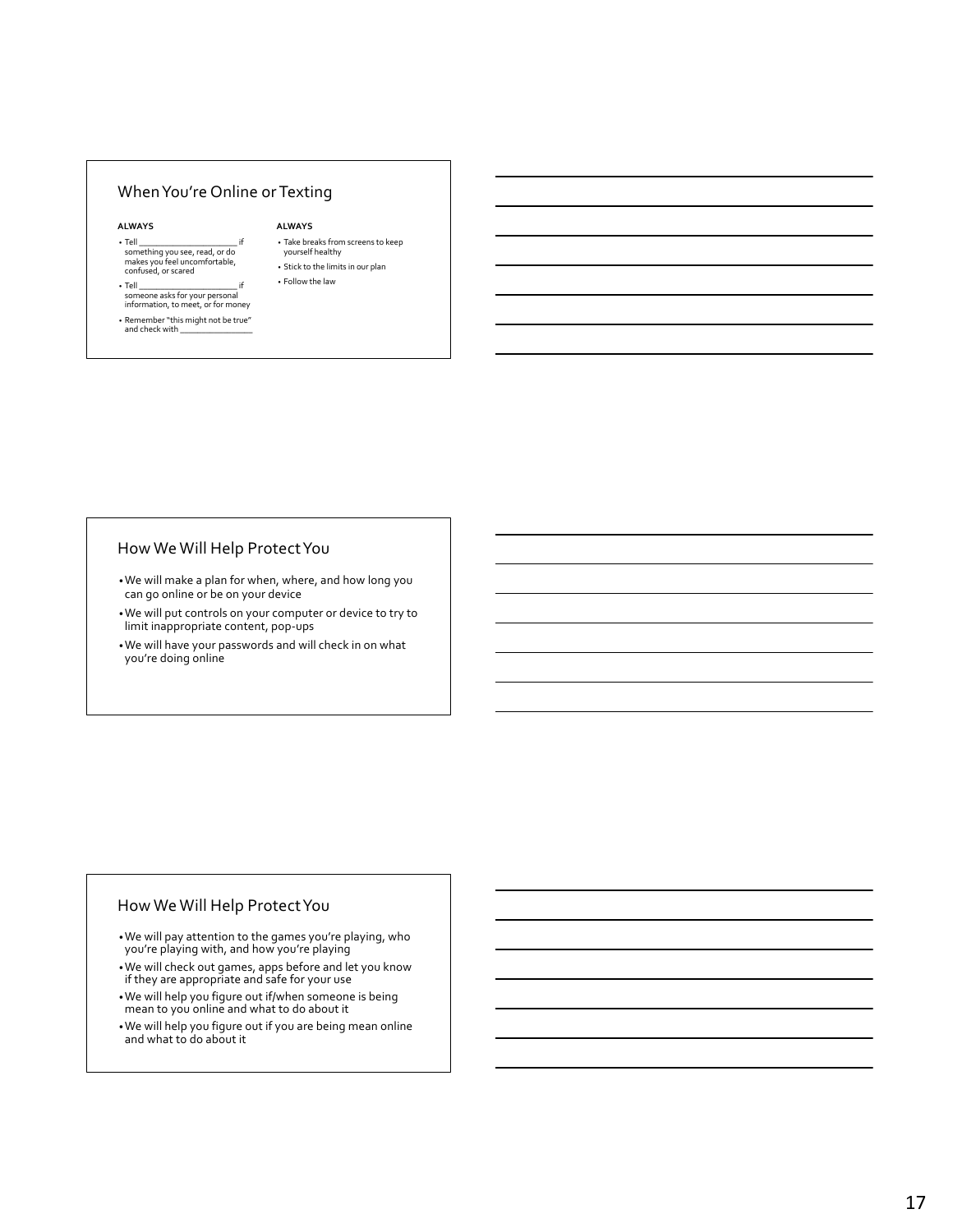## Autism Social Networking Sites

- •WeAreAutism.org
- •WrongPlanet.Net •AutismSpeaks.Ning.org

#### Resources

- •Autism Speaks Internet Safety, Social Networking, and Technology toolkit
- Internet safety role playing discussions •www.safesurfingkids.com/lesson\_plans\_grades\_3\_12.htm
- •Social Safety: An Online Social Networking Guide • https://socialsafety.wordpress.com/stranger-danger/educationalopportunities/
- •Autism at-a-Glance (CSESA)

# WHAT IF THAT'S NOT ENOUGH?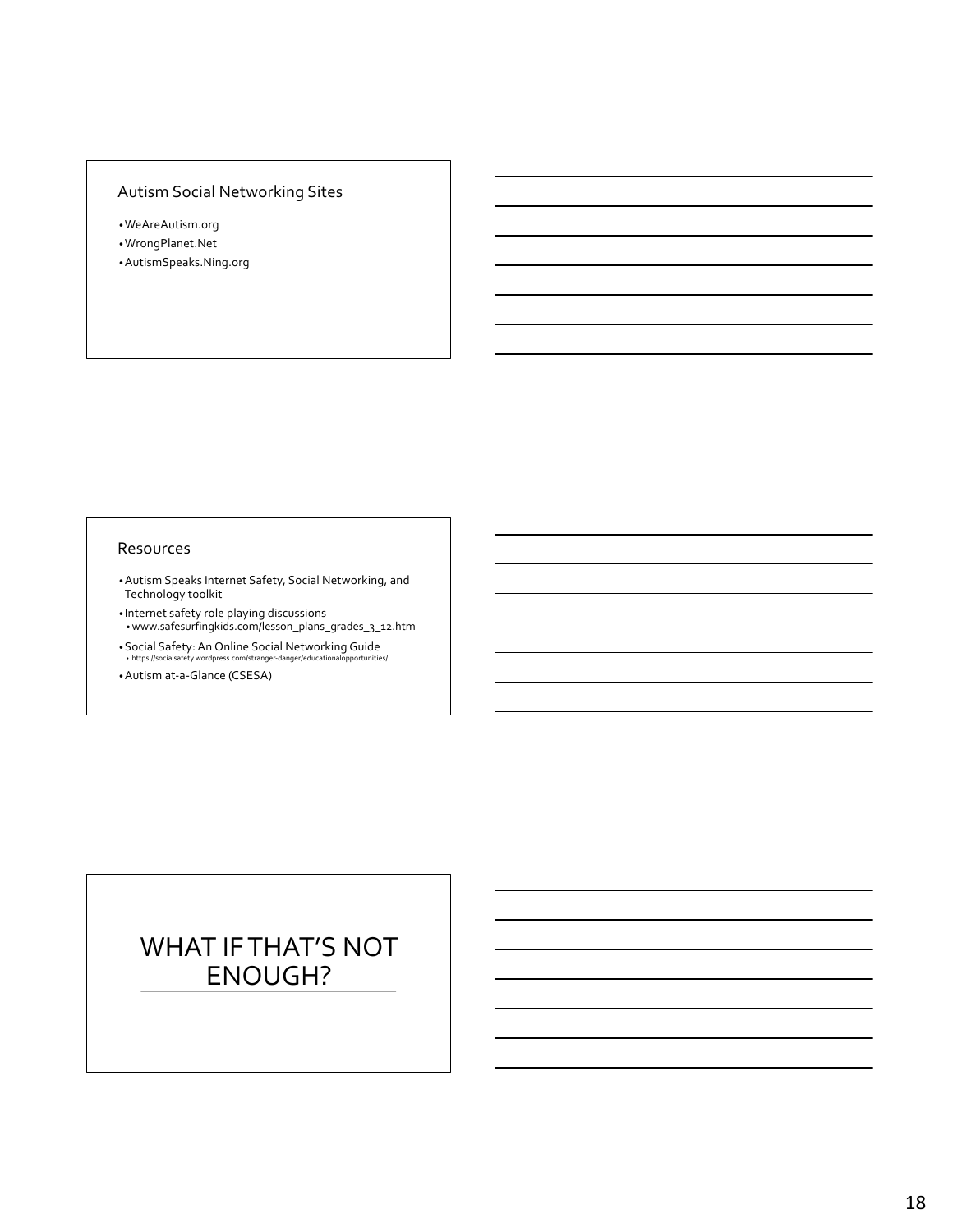## Fighting Fire with Fire

- •Apps for monitoring and controlling your child's access and use of devices
- •Wireless networks that can be turned on and off at specific times
- •Parental Controls
- •Camera blockers

#### Limit/Remove Access

- •Take video game systems out of the house
- •Take away non-essential devices and strip down what is essential

#### Plan for Support, Respite

•Put other things in place •Engage your team •Expect challenges and sneakiness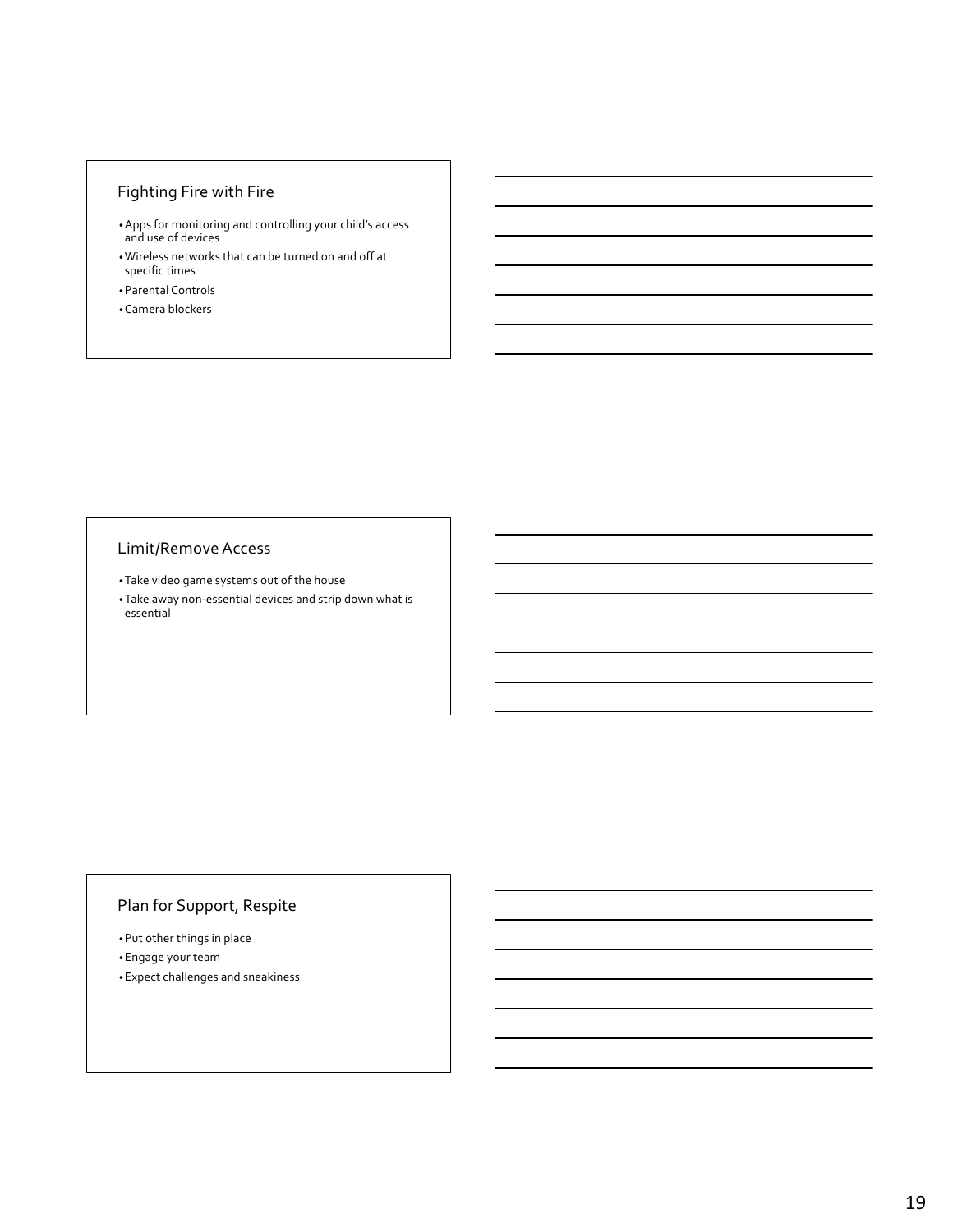#### Practice in Session

•Online searches – seems scary!! •Review text exchanges, with assent •Go through social media, with assent

#### Plant Real-Life Coaches

•Older cousins, siblings to be "friends"

•Can provide feedback to individual as well as to their parents

•Feedback should be direct and honest

•Offers to "pre-approve"

•Posting practice sessions

## EMBRACE IT